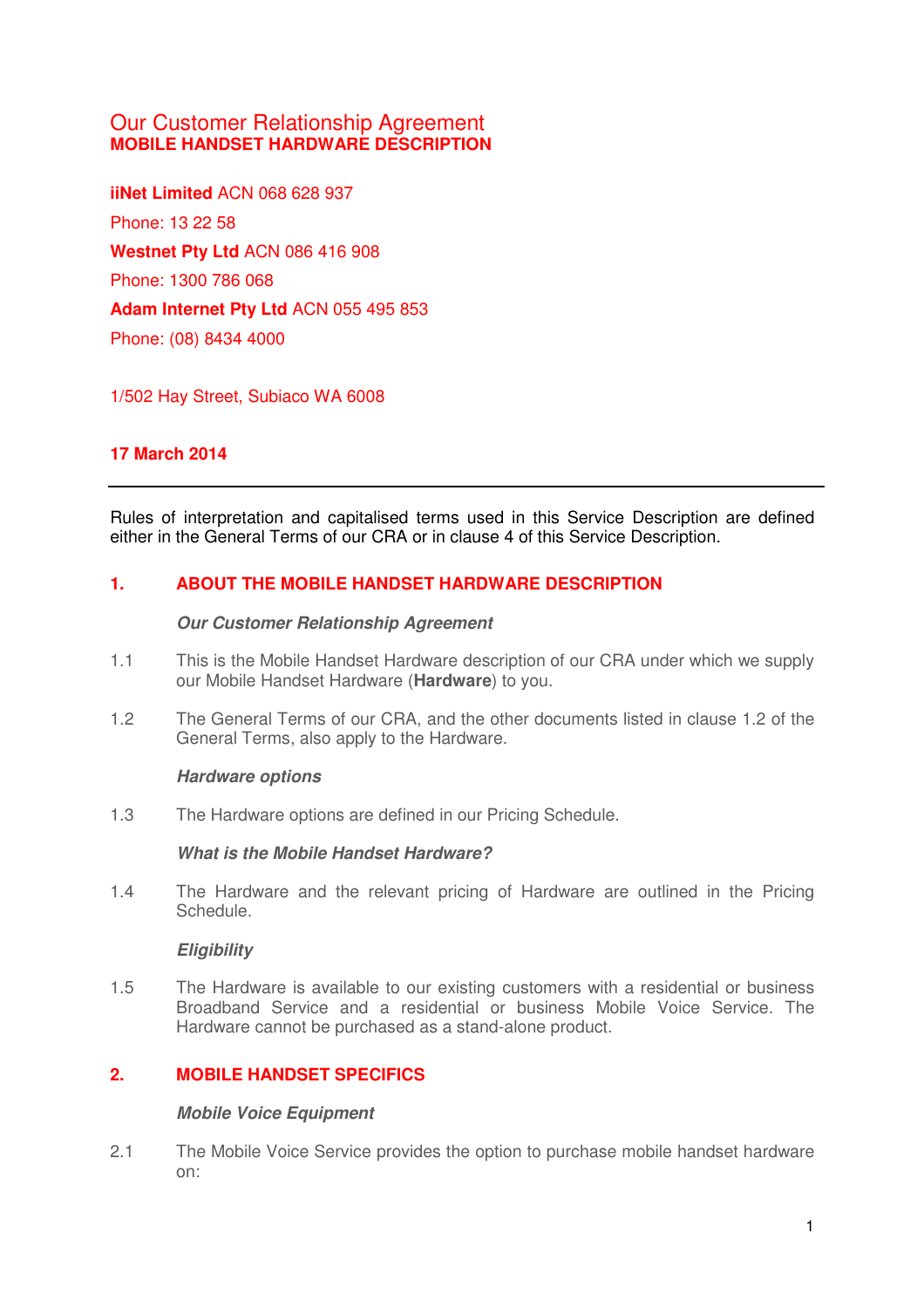## **IINET GROUP CRA – MOBILE HANDSET HARDWARE DESCRIPTION**

- (a) a repayment plan, where the outright cost is equally split over the 24 month contract period; or
- (b) outright purchase of the handset cost in full.
- 2.2 A repayment plan is only available if a Mobile Voice Service exists on an account which does not already have a bundled repayment plan, or when selecting a Mobile Voice Service during signup.
- 2.3 If you close or churn a Mobile Voice Service bundled with a repayment plan, or you cancel your Broadband Service, the remaining amount owing on the repayment plan will be invoiced to your account, and charged during your next billing cycle.
- 2.4 According to your selections in your application, we will supply you with a SIM, micro SIM or nano SIM, for use with the Service.

#### **Warranty**

2.5 Where we supply the Hardware to you, we provide the warranty specified in the Warranty Information Statement at no extra cost.

#### **Limits on mobile handsets for residential customers**

- 2.6 If you:
	- (a) are a residential customer; and
	- (b) choose to purchase mobile handset hardware on a repayment plan,

the number of handsets that you can apply for is limited as set out in the table below, based on the number of months for which you have been one of our customers (your "Tenure"). No limits apply to the outright purchase of handsets.

| <b>Tenure</b>    | Number of handsets available on repayment plan |
|------------------|------------------------------------------------|
| $0 - 3$ months   | 1 handset per account                          |
| $3 - 6$ months   | 2 handsets per account                         |
| 6 or more months | 3 or more handsets per account                 |

## **3. CHARGES AND BILLING**

#### **Charges**

3.1 You must pay the charges for the service set out in the Pricing Schedule and any other charges set out in your application in accordance with the General Terms and any applicable provisions in the Pricing Schedule.

### **Part period (pro-rata) charges**

The following terms apply if you are on a Mobile Handset Payment Plan:

3.2 When the Mobile Handset is activated you will be charged a pro-rata fee of the monthly amount on the payment plan selected by you from the activation date until